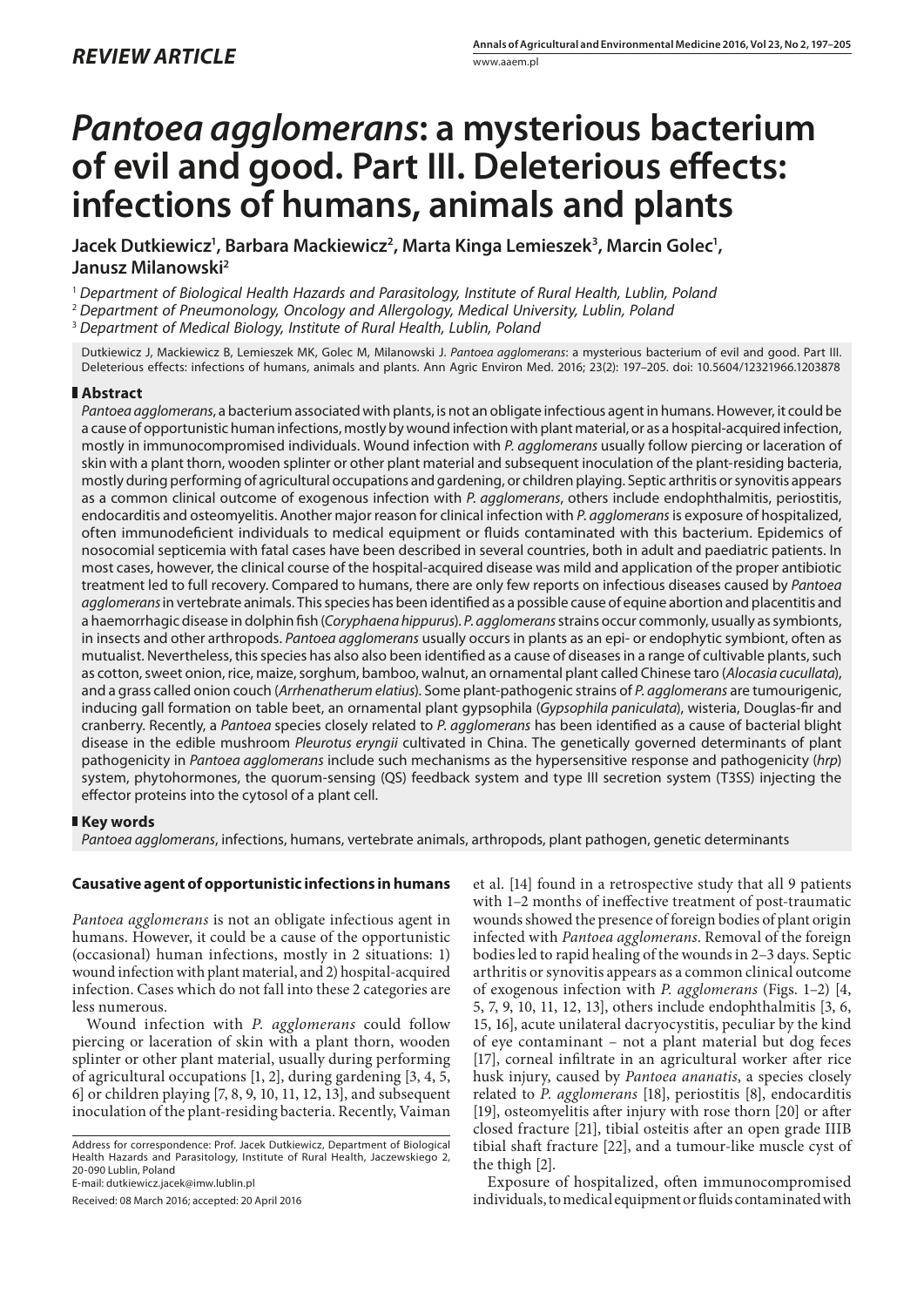Jacek Dutkiewicz, Barbara Mackiewicz, Marta Kinga Lemieszek, Marcin Golec, Janusz Milanowski . *Pantoea agglomerans*: a mysterious bacterium of evil and good. Part III…



**Figure 1.** A case of plant thorn synovitis of the hand joint caused by *P. agglomerans* in an adult male. Photomicrograph is showing a large plant thorn spike and the surrounding synovial reaction. According to Olenginski et al. [4], with permission



**Figure 2.** A case of the knee arthritis caused *by P. agglomerans* in a 14-year-old boy, following penetration by a palm tree thorn. Foreign body with approximate length of 8 mm (the palm thorn) is seen (between the black arrows) in the posterior lateral aspect of the knee. According to Kratz et al. [11], with permission

*P*. *agglomerans* [23, 24, 25, 26, 27, 28] is another major reason for clinical infections with this bacterium. The greatest nosocomial (hospital-borne) epidemic caused by *P*. *agglomerans* and other enterobacteria, which occurred in the USA between 1970–1971 and resulted in 378 cases of septicemia (of which 152 caused solely by *P*. *agglomerans*) with 13.4% mortality, was proved to have been spread by the factory-contaminated screw-caps of bottles with intravenous fluids [23]. Contamination of the screw-caps of the bottles containing the intravenous fluid with *P*. *agglomerans* and *Enterobacter cloacae* also caused the epidemic of nosocomial sepsis with 6.3% mortality among 63 Greek infants and children [24]. More recently, there was described in Malaysia an outbreak of septicemia with respiratory failure, with a very high mortality (87.5%) among neonates in an intensive care unit caused by parenteral nutrition solutions infected with *Pantoea* spp. [25, 29]. Bicudo et al. [30] described a nosocomial outbreak of *P. agglomerans* sepsis with gastrointestinal symptoms in 6 paediatric patients in Brazil, caused by contaminated transference tube used for intravenous rehydration. Boszczowski et al. [28], also in Brazil, reported an outbreak of *P. agglomerans* bacteraemia in 7 patients receiving haemodialysis or plasmapheresis, caused by contamination of an anticoagulant citrate-dextrose 46% solution produced by the hospital's compound pharmacy. Cruz et al. [31] described 53 paediatric cases of *Pantoea agglomerans* infections cultured from normally sterile sites

in patients seen at a children's hospital in Houston, USA, over 6 years. Isolates included 23 from the bloodstream, 14 from abscesses, 10 from joints/bones, 4 from the urinary tract, and 1 each from the peritoneum and the thorax. Infections were mostly polymicrobial, mortality equaled to 5.7%. *P. agglomerans* was most associated with penetrating trauma by vegetative material and catheter-related bacteraemia.

The other cases of hospital-acquired *P. agglomerans* infection with identified source of contamination include: pneumonia in a heart-lung transplant recipient following transplantation (Fig. 3) [26], a ventilator-associated pneumonia in a patient with chronic renal failure [32], septicaemia after blood transfusion [27], septicaemia in oncologic patients due to infected catheters [33], and endocarditis in a patient with mitral valve leaflet prolapse [34].





**Figure 3.** A case of pneumonia caused by *P. agglomerans* in a heart-lung transplant recipient. (A) Patient's chest radiograph shows bilateral lower lobe consolidation on the day of diagnostic bronchoscopy, and (B) interval improvement in bilateral lobe consolidation 10 days after initiation of appropriate antimicrobial therapy. According to Shubov et al. [26], with permission.

Some infections with *P. agglomerans* associated with the stay in hospital cannot be traced to any documented way of infection and are defined as 'endogenous', 'spontaneous' or 'sporadic' infections. They are presumably due to the decline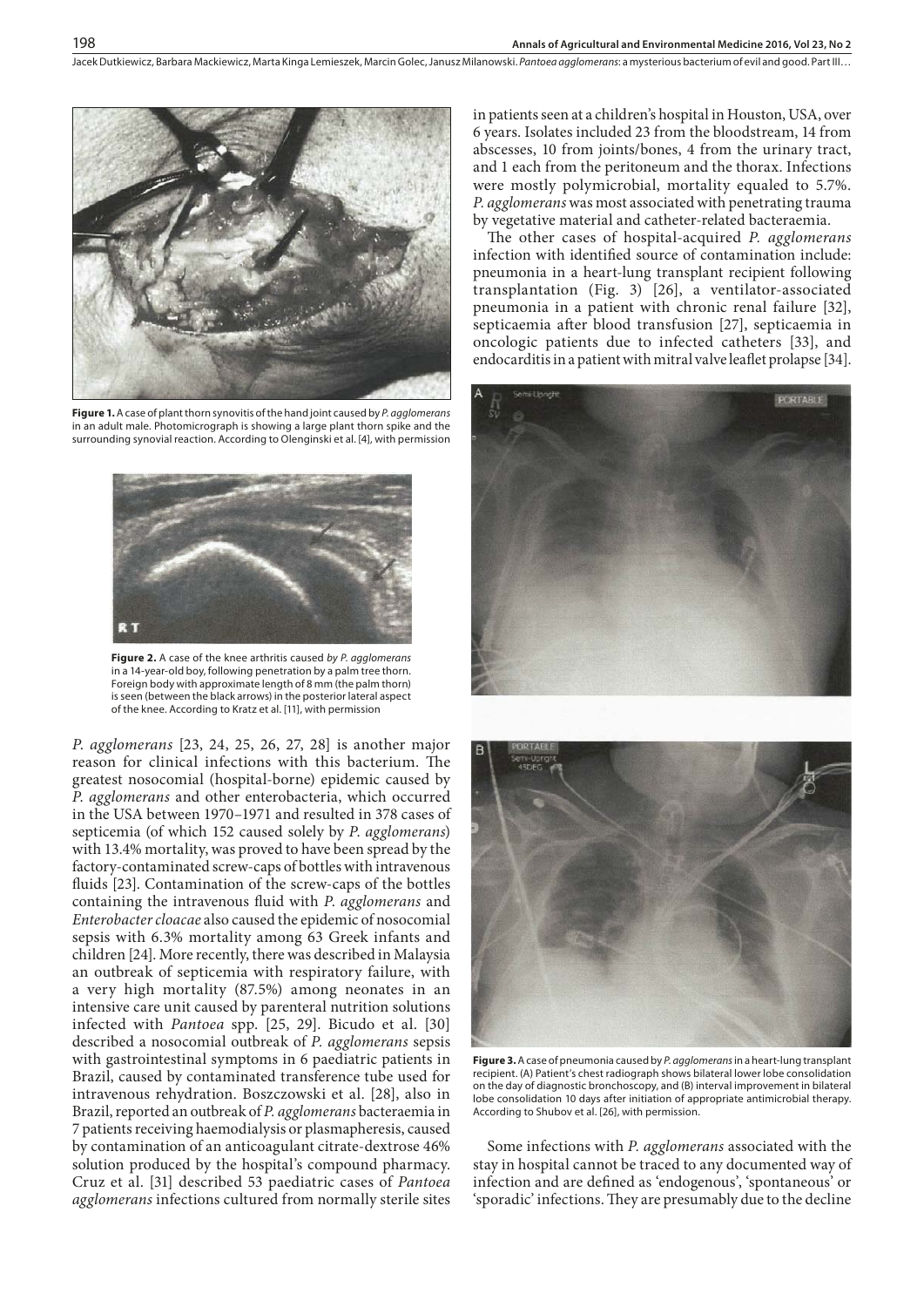of patients' immunity caused by underlying disease and/or hospital procedures [35, 36, 37, 38]. Thus, Bergman et al. [35] reported 125 infections with *P. agglomerans* among 6,383 newborns hospitalized in an intensive care unit, of whom 3 developed 'sporadic' septicaemia and died. In contrast, Aly et al. [36] described 5 cases of 'sporadic' septicaemia in preterm neonates with favourable outcome due to a proper antibiotic therapy. Cases of such *P. agglomerans* septicaemias were described in a child with rotavirus gastroenteritis [39] and in an adult patient with colon cancer [40]. Cheng et al. [38] reported that at the large medical centre in Taiwan, the diagnosis of 'spontaneous' *P. agglomerans* bacteraemia could be established between the years 2000–2010 in 18 adult patients, and was significantly associated with gastroesophageal reflux disease and receipt of antacids.

Liberto et al. [41] reported an outbreak of *P. agglomerans* septicaemia among the adult oncologic patients of a teaching hospital with undetermined source of infection. In other adult patients, Wang and Fraser [42] isolated *P. agglomerans* from brain abscess that developed after infarction and hemicraniectomy, while Hischebeth et al. [43] identified *P. agglomerans* as a cause of an acute hip prosthetic joint infection. Seok et al. [44] described a case of bilateral endogenous endophthalmitis caused by *Pantoea agglomerans*  in a patient who had interstitial lung disease and was treated with oral corticosteroids (Figs. 4–5), whereas Kletke et al. [45] reported unilateral endogenous endophtalmitis elicited by this bacterium in an otherwise healthy male. In another study, Flores Popoca et al. [46] demonstrated that *Pantoea* 



**Figure 4.** A case of bilateral endogenous endophthalmitis caused by *P. agglomerans* in a patient with interstitial lung diseas. (A) Right eye – exudate is round, whitishyellow, and slightly elevated towards the vitreous cavity. (B) Left eye – exudates are irregular, whitish-yellow, and slightly elevated towards the vitreous cavity. According to Seok et al. [44]



**Figure 5.** A case of bilateral endogenous endophthalmitis caused by *P. agglomerans* in a patient with interstitial lung disease. Hypopyon in the anterior chamber of the right eye. According to Seok et al. [44]

*agglomerans* strains prevailed among bacteria isolated from the sputa of immunodeficient patients with different respiratory diseases, which indicates the potential role of this species as a possible secondary pathogen.

199

*Pantoea agglomerans* seems to be a relatively common cause of peritonitis in the adult patients with renal failure receiving peritoneal dialysis [37, 47, 48, 49, 50, 51]. In 2 cases the injury with a rose thorn was suspected as the cause of infection [47, 49], and in 1 case a contaminated catheter caused the disease [51]; in all the other cases the source of infection in the patients receiving dialysis remained obscure [37, 48, 50].

Naha et al. [52] reported an interesting case of septicaemia caused by *P. agglomerans* in an immunocompetent Indian farmer with no history of wounding. In spite of this, the authors postulate the occupational background of the disease and suggest that severe infections with *P. agglomerans* may become increasingly frequent in the agricultural populations. A similar case of infectious pneumonia caused by *P. agglomerans* in an otherwise healthy man has been described by Garcia-Pardo et al. [53]. In contrast, Al-Damluji et al. [54], who described earlier a lethal case of primary pneumonia caused by *P. agglomerans* in a carpenter (Fig. 6), did not presume any association of the disease with occupation. It must be underscored, however, that despite a large respiratory exposure to *P. agglomerans* in many agricultural occupations [55], the numbers of occupational infections with this bacterium are extremely low. Porter and Wray [56] presented another interesting case of *P. agglomerans* infection in an immunocompetent, young British farmer which appeared as spondylodiscitis, a condition not previously associated with this bacterium. Although also in this case an occupational background could be suspected, the authors presumed that the infection could be rather an unwanted complication of tetracycline therapy. Rodrigues et al. [57] and Fullerton et al. [58] described cases of liver abscesses caused by *P. agglomerans* (Fig. 7), the latter complicated by acute myositis leading to rhabdomyolysis and renal failure. In a study by Gonçalves et al. [59] *Pantoea agglomerans* has been identified as a permanent constituent of



**Figure 6.** Fatal case of primary pneumonia caused by *P. agglomerans.* Patient's chest radiograph showing consolidation in the right middle and lower lobes. According to Al-Damluji et al. [54], with permission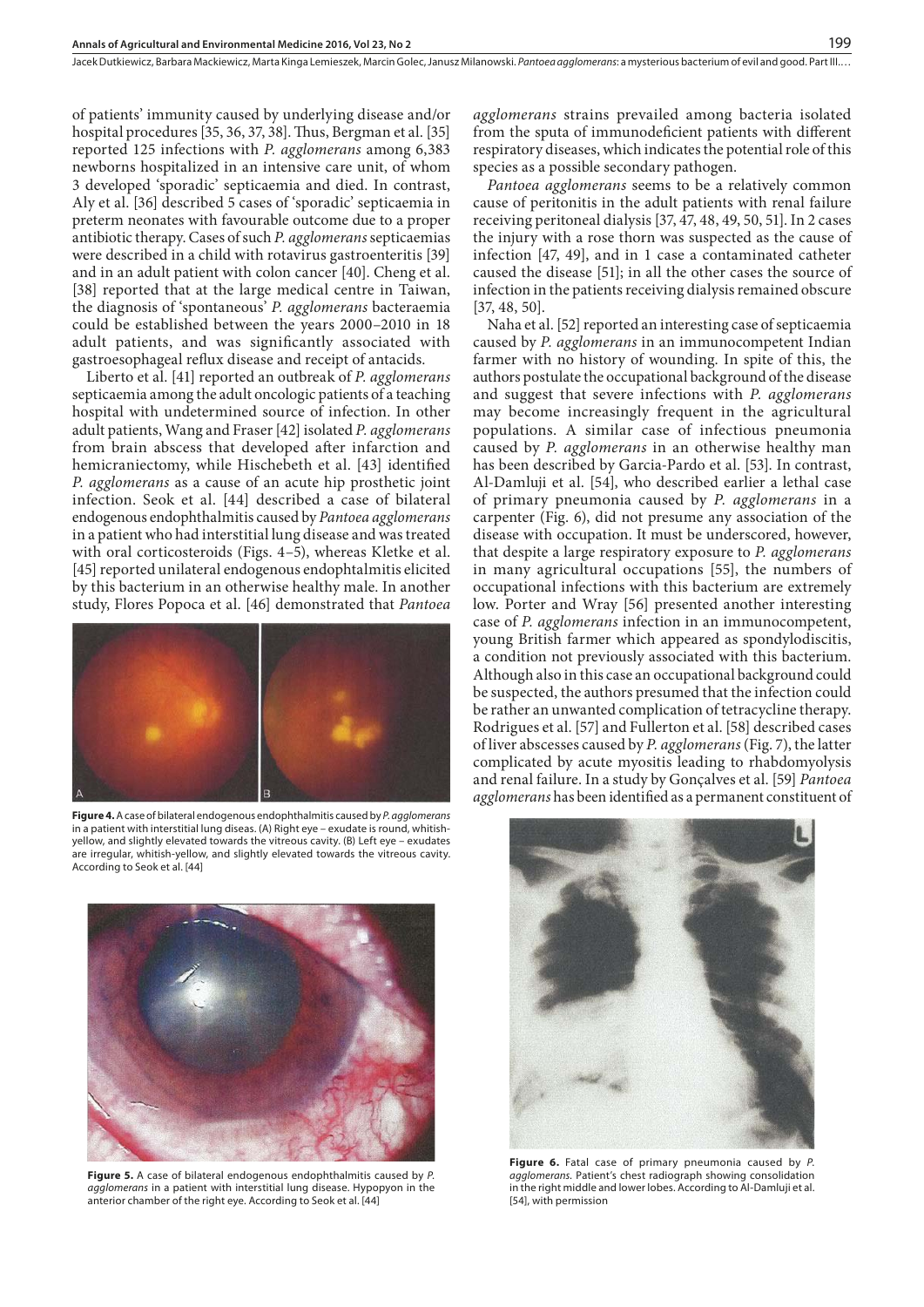Jacek Dutkiewicz, Barbara Mackiewicz, Marta Kinga Lemieszek, Marcin Golec, Janusz Milanowski . *Pantoea agglomerans*: a mysterious bacterium of evil and good. Part III…



**Figure 7.** Pyogenic liver abscess caused by *P. agglomerans.* Upper abdominal ultrasonography shows 2 heterogeneous hypoechoic images ('A') in the right lobe of the liver. According to Rodrigues et al. [57], with permission

microbiota in chronic periodontitis lesions, posing a risk of systemic infections particularly in immunocompromised and hospitalized hosts.

In conclusion, the infections caused by *P. agglomerans* reveal a diverse clinical picture and have an opportunistic character, occurring mostly in immunocompromised persons. In the majority of cases, the clinical course of the disease is mild and application of the proper antibiotic treatment leads to full recovery [37, 38]. This underscores the need to consider *P. agglomerans* as a possible causative factor of various atypical infections, mostly those hospitalacquired or preceded by injury with plant material.

#### **Causative agent of infections in animals**

Compared to humans, there are only few reports on infections caused by *Pantoea agglomerans* in vertebrate animals. Gibson et al. [60] has identified *P. agglomerans* as a possible cause of equine abortion on the basis of positive cultures from aborted foetuses and/or foetal membranes associated with the presence of inflammatory lesions, mostly appearing as interstitial pneumonia, which had been evidenced by histopathological examination. Considering the known affinity of *P. agglomerans* to mammalian macrophages [55], the electron micrograph reproduced by authors is very meaningful, showing numerous bacteria engulfed within a cytoplasmic vacuole of an alveolar macrophage of aborted foetus (Fig. 8). Hong et al. [61] identified *P. agglomerans* as a one of the causative agents of equine placentitis; however, its prevalence in the placentas from aborted, stillborn, and premature foals examined by these authors was smaller compared to other bacterial and fungal pathogens.

*Pantoea agglomerans* has been identified by Pomorski et al. [55, 62] as a potential cause of allergic pulmonary diseases in cows; however, to the best of our knowledge, no infectious diseases evoked by this bacterium were described until recently in these animals. Verdier-Metz et al. [63] isolated *P. agglomerans* and *Pantoea* sp. from the teat skin of healthy cows, without any pathologic changes.

Little is known about the occurrence of *P. agglomerans* in birds. Kisková et al. [64] reported a common occurrence of this species in the digestive tract of dunnocks (*Prunella modularis*) in Slovakia. *P. agglomerans* was found to occur also in fishes. It was isolated by Hansen et al. [65] from the kidney of a dolphin fish (*Coryphaena hippurus*), and identified as the cause of a haemorrhagic disease in this species, leading to marked economic losses. The bacterium was also



**Figure 8.** Electron microscopy of ultra-thin lung sections of aborted equine foetus stained with uranyl acetate and lead citrate. Bacteria corresponding to *P. agglomerans* (marked with arrows) are engulfed within a cytoplasmic vacuole of an alveolar macrophage. N – nucleus,  $\times$  12,500. According to Gibson et al. [60], with permission

isolated from brown and rainbow trout [66, 67], but in these cases it seems to have played a positive role, as a potential antagonist of the pathogen *Saprolegnia parasitica*.

*Pantoea agglomerans* strains occur commonly – usually as symbionts – in arthropods, mostly insects [68]. Among others, they were found to be associated with social insects, such as bees [69, 70], ants [71], and termites [72].  $N_2$ -fixing *P. agglomerans* strains found in the guts of wood-eating termites were identified as a potential source of nitrogen for these insects [72]. So far, much attention has been paid to the occurrence of *P. agglomerans* in insect vectors of plant, animal and human diseases [73, 74], which will be discussed in detail later in this article and in the next article describing the beneficial effects of *P. agglomerans*. *Pantoea agglomerans* occurs commonly as a mutualist (in this form of symbiosis benefit both organisms: bacterium as well as insect host) in the gut of locusts (*Schistocerca gregaria*), and is probably involved in the synthesis of an insect cohesion pheromone which increases the risk of swarming and locust plague [75]. Apart from insects, *P. agglomerans* has also been isolated from the representatives of other arthropod taxa, such as ticks *Dermacentor reticulatus* (class Arachnida) [76], crabs *Ucides cordatus* (subphylum Crustacea) [77], and millipedes *Cylindroiulus caeruleocinctus* and *Ommatoiulus sabulosus* (class Diplopoda) [78]. Much less is known about the occurrence of *P. agglomerans* in invertebrates other than arthropods; Nadarasah and Stavrinides [79] reported the isolation of this bacterium from a slug (shell-less gastropod mollusc) in Canada.

#### **Plant and mushroom pathogen**

*Pantoea agglomerans* usually occurs in plants as an epi- or endophytic symbiont, often as mutualist. Nevertheless, this species has also been identified as a cause of plant diseases,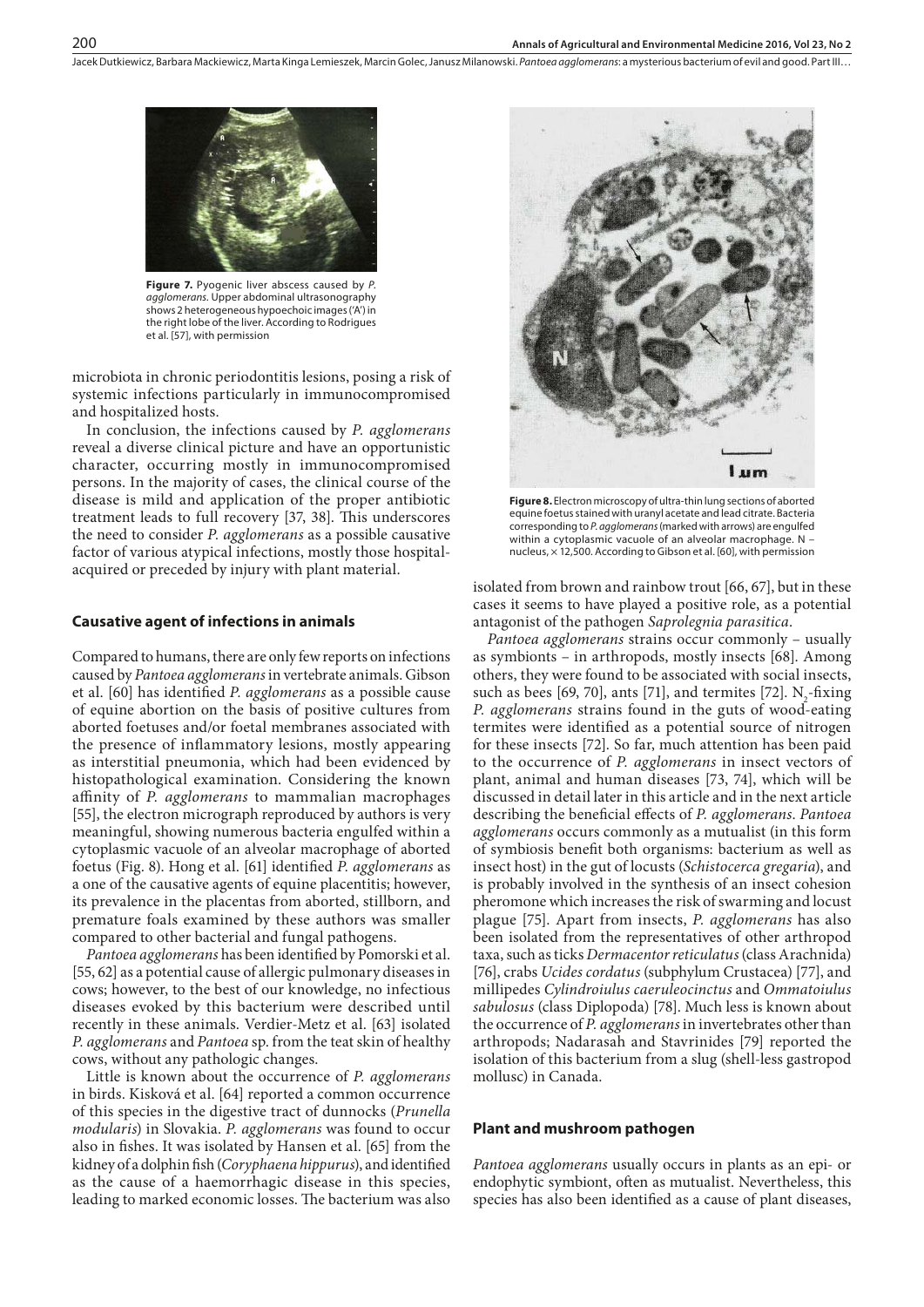such as opportunistic bacterial seed and boll rot of cotton (*Gossypium hirsutum*) grown in the field (Fig. 9) [80]. The disease has been reported to be responsible for losses of 10– 15% of cotton yield in the south-eastern US Cotton Belt. Pathogenic bacteria could be transmitted into cotton bolls by the southern green stink bug (*Nezara viridula*; Heteroptera: Pentatomidae) (Fig. 10) [73]. *P. agglomerans* and *P. ananatis* cause another plant disease: a centre rot of sweet onion (*Allium cepa*). Also in this case, the pathogens were transmitted by insect vectors, namely the onion thrips (*Thrips tabaci*; Thysanoptera: Thripidae) [81]. *P. agglomerans* was also shown to cause diseases of other plants, such as: • bacterial damage to the various organs of grass species, including pest species called couch grass (*Elytrigia repens*), and cultivable grass called onion couch (*Arrhenatherumelatius*) [82]; • black spot necrosis of the leaves of beach pea (*Lathyrus maritimus*) growing on the shorelines of Newfoundland, Canada [83]; • bacterial spot disease of Chinese taro (*Alocasia cucullata*), an ornamental species commonly cultivated in Brazil [84]; • reduction of the growth of bamboo (*Guadua angustifolia*) shoots cultured *in vitro* [85]; • brown apical necrosis of walnut (*Juglans regia*) in China [86]; • leaf blight and vascular wilt in maize (*Zea mays*) and sorghum (*Sorghum bicolor*) in Mexico [87]; • leaf blight in rice (*Oryza sativa*) in Korea [88]. *P. agglomerans* has been originally described by Kim et al. [89] as a cause of the brown discoloration of the inner glume (palea) of rice; however, subsequent investigations [90, 91] showed that the true disease agent was *Pantoea ananatis*, a related species.



**Figure 9.** Disease of cotton bolls caused by *P. agglomerans.* (a) Control boll injected with PO4 buffer showing no apparent infection symptoms. (b) Boll injected with *P. agglomerans* strain Sc1-R showing disease symptoms 2 weeks post-inoculation. According to Medrano and Bell [80], with permission **Figure 11.** Galls on cuttings of the ornamental plant



**Figure 10.** Differences in seed development in cotton bolls depending on exposure to vector insect *Nezara viridula* harbouring *P. agglomerans*. Left: A seed with evidence of feeding by a vector harboring *P. agglomerans* showing pathologic changes (top), and seed from a boll caged without insect showing no changes (bottom). Right: seeds from a boll with signs of feeding by a vector not harboring *P. agglomerans*, without pathologic changes. According to Medrano et al. [73], with permission

Some plant-pathogenic strains of *P. agglomerans* are tumourigenic, inducing gall formation on gypsophila, beet, wisteria, Douglas-fir and cranberry [92, 93]. The best known are strains *P. agglomerans* pv. (pathovar) *gypsophilae* forming galls on the ornamental plant gypsophila (*Gypsophila paniculata*) and *P. agglomerans* pv. *betae,* which incites galls on both table beet (*Beta vulgaris*) and gypsophila (Fig. 11). Both these pathovars are supposed to evolve from symbionts to pathogens, and complex determinants of their pathogenicity were intensively studied by a group of Israeli scientists [93, 94, 95, 96, 97]. They showed that *P. agglomerans* was transformed into a host-specific tumourigenic pathogen by acquiring a 150 kb pPATH plasmid containing a pathogenicity island [95]. Gall formation by *P. agglomerans* pv. *gypsophilae* is controlled by the hypersensitive response and pathogenicity (*hrp*) system, phytohormones, and the quorum-sensing (QS) system [94, 96, 97]. QS is a feedback system regulating life functions of bacteria and interrelations between bacterium and host, depending on the density of bacterial colonizer, which is steered by a diffusible signal molecule targeting various functions, usually Acyl-homoserine lactone (AHL) [94]. The major role of the QS system in governing the colonization of maize by *Pantoea stewartii* subsp. *stewartii*, the species related to *P. agglomerans*, was evidenced by Koutsoudis et al. [98].

201



gypsophila (*Gypsophila paniculata*) incited by *P. agglomerans* pv. *gypsophilae* (on left) and *P. agglomerans* pv. *betae* (on right). According to Manulis and Barash [93], with permission

Interesting multispecies interactions were recently described by Buonaurio et al. [99] who noted that *P. agglomerans* strains which normally exist in olive trees as harmless endophytes, may cooperate with the bacterial pathogen *Pseudomonas savastanoi* pv. *savastanoi,* causing the olive knot disease by the formation of stable bacterial consortia and exchange of QS signals, which increases the severity of the disease.

*Pantoea* strains may be also pathogenic for mushrooms. Ma et al. [100] have identified *Pantoea* as a cause of bacterial blight disease in the edible mushroom *Pleurotus eryngii* cultivated in Beijing, China. The pathogenic isolates were initially determined as close to *P. agglomerans*, but a more detailed genetic examination enabled the authors to classify them as belonging to a novel species, described as *Pantoea pleuroti*.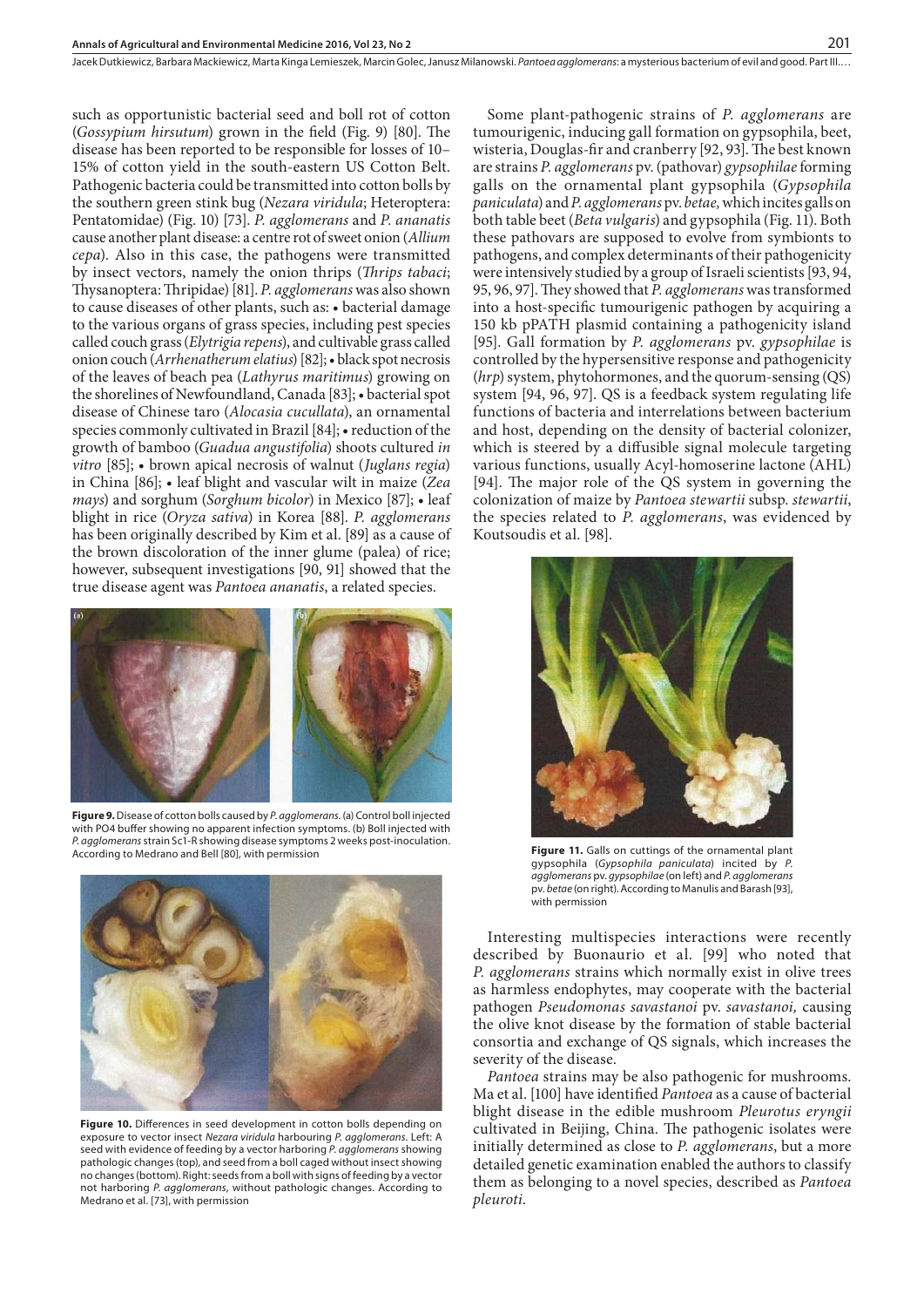Jacek Dutkiewicz, Barbara Mackiewicz, Marta Kinga Lemieszek, Marcin Golec, Janusz Milanowski . *Pantoea agglomerans*: a mysterious bacterium of evil and good. Part III…

# **Ice nucleation activity**

*Pantoea agglomerans*, together with *Pseudomonas syringae*  and *Pseudomonas fluorescens*, reveals unique ice nucleation activity, e.g. creating the structures called ice nuclei that initiate the forming of the tissue-destructing ice crystals on the surface of plants, leading to frost injury of plants at temperatures at which such injury normally does not occur (usually between  $-2^{\circ}C - -5^{\circ}C$ ) [101, 102]. In the experiments performed by Lindow et al. [101], different plants (tobacco, bean, lettuce, marigold, eggplant, sunflower, tomato, zinnia, pumpkin, cucumber) sprayed with a suspension of *P. agglomerans* were almost completely killed after freezing at -5°C, while no damage to plants sprayed with the buffer alone was observed. Kim et al. [89] observed that the *P. agglomerans* strain pathogenic for rice (which probably should be reclassified as belonging to the closely-related species *P. ananatis*) had a high ice nucleation activity. Corn seedlings sprayed with the cell suspension of this strain were frost-damaged already at excessively high temperatures ranging from -1°C to -2°C. It has been found that the ice nuclei produced by *P. agglomerans*  are shed from the outer membrane of bacteria in the form of protein-containing vesicles measuring 50–300 nm [102, 103], that resemble structures described by us as endotoxincontaining vesicles [55, 104].

# **Determinants of pathogenicity and of other traits of**  *Pantoea agglomerans*

The genomes of 7 *P. agglomerans* strains isolated from various sources and showing various properties, both pathogenic and beneficial, were sequenced and published [105, 106, 107, 108, 109, 110, 111]. The sizes of the genomes and their G+C contents were within fairly narrow ranges 4.58–5.00 Mb and 54.3–55.05%, respectively. The availability of these genomes, as well as the genomes from the other species belonging to genus *Pantoea*, has contributed to a better understanding of the host colonizing and metabolic properties, as well as the underlying genetic and physiologic mechanisms revealed by the strains belonging to this highly versatile genus [68]. Considering this versatility, Walterson and Stavrinides [68] expressed an opinion that these mechanisms have only been partly explored, and their complete characteristics, enabling full knowledge of the pathogenic and beneficial traits of *Pantoea,* might be possible after the description of more genomes extracted from various strains of this genus.

A large number of new species belonging to *Pantoea* genus was recently described and there is a possibility that some *P. agglomerans* strains identified in the past as inducers of human, animal or plant diseases could now be classified within new taxa [68, 79, 112]. Hence, it would probably be safer in some cases to define the described infectious diseases as caused by bacteria belonging the '*Pantoea agglomerans* complex'. Nevertheless, in the light of the studies by Delétoile et al. [113], Völksch et al. [114], and a recent experimental study by Nadarasah and Stavrinides [79] who examined the development of 115 *Pantoea* strains isolated from various sources in the plant and animal hosts, the classification of a *Pantoea* strain within a given species does not necessarily predetermine its specific pathogenicity, as the strains belonging to this genus show a broad host range resulting in capability of plant isolates to infect animals and *vice versa*.

Genes encoding proteins determining pathogenicity and other traits of *Pantoea agglomerans* and other species of *Pantoea* genus are often located in plasmids, such as the above-mentioned 150 kb pPATH plasmid of *P. agglomerans* containing a pathogenicity island determining tumour formation on plants [95]. De Maayer et al. [115] described the Large *Pantoea* Plasmid (LPP-1) that is common for all *Pantoea* species identified to date, and determines the basic life functions of the bacterium, such as transport and catabolism of various substrates, inorganic ion assimilation, resistance to antibiotics and heavy metals, colonization and persistence in the host and environment, pathogenesis and antibiosis. LPP-1 directs also the diversification of these functions, depending on the *Pantoea* strain and species. The authors expressed an opinion that the LPP-1 encodes proteins responsible for adaptation of particular *Pantoea* strains to various ecological niches and for many of their functions which could be classified from the human viewpoint both as deleterious (pathogenicity for plants, animals and humans) and beneficial (plant-growth promoting, antibiotic production, biocontrol of plant pests, environment remediation) [115]. In some cases, certain pathogenic properties of *Pantoea* strains, such as an interaction with a specific host, could be directed by genetic entities much smaller than plasmids or pathogenicity genomic islands. An example could be *P. agglomerans* T3SEs effector proteins of the type III secretion system which are encoded by genome regions, the nucleotide sequences smaller than the gene [116, 117].

The type III secretion system (T3SS) is one of the important determinants of pathogenicity. This is an extracellular apparatus used by many Gram-negative bacteria to deliver effector proteins (T3SEs) with the use of needle-like injectisomes or pili directly into the cytosol of plant and animal cells in order to modulate host cell defences, enabling successful pathogen colonization and growth [117, 118, 119]. The presence of T3SS has been detected in the *Pantoea* species, including *P. agglomerans* [116, 117] and related species *Pantoea stewartii* subsp. *stewartii*, the causative agent of Stewart's bacterial wilt and leaf blight of maize [118]. Correa et al. [118] demonstrated that the latter species uses 2 T3SS systems, denoted as PSI-1 (*Pantoea* secretion island – 1) and PSI-2, the first for successful colonization of maize and the second for colonization of the flea beetle vector (*Chaetocnema pulicaria*). Kirzinger et al. [119] discovered in *Pantoea stewartii* subsp. *stewartii* the presence of a third T3SS system, similar to that present in *Salmonella*, which they called PSI-3. The authors expressed an opinion that whereas PSI-1 and to a lesser extent PSI-2, is inherited vertically by evolutionary processes, the PSI-3 is acquired by *Pantoea* species horizontally, by contemporary genetic exchange with other members of the Enterobacteriaceae, including genera whose members are known human pathogens, such as *Salmonella* and *Yersinia*. This could explain, at least in part, the ability of the particular *Pantoea* strains to infect humans and vertebrate animals.

## **Concluding remarks**

*Pantoea agglomerans* appears to be a relatively well-known causative agent of the opportunistic human infections, mostly in immunocompromised individuals. Nevertheless, although the exact data were unless recently unknown, the prevalence of these infections is presumably lower compared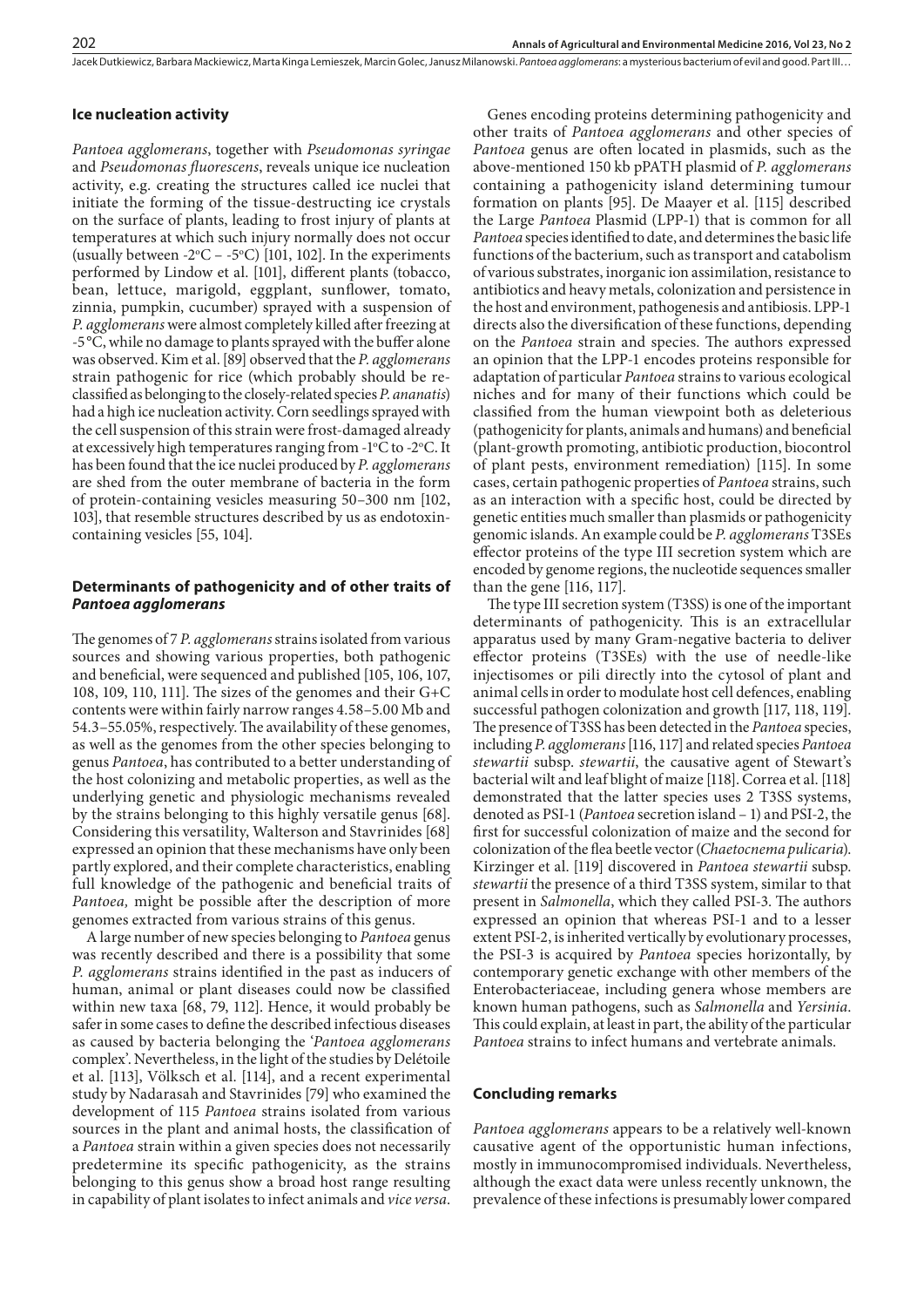Jacek Dutkiewicz, Barbara Mackiewicz, Marta Kinga Lemieszek, Marcin Golec, Janusz Milanowski . *Pantoea agglomerans*: a mysterious bacterium of evil and good. Part III.…

to the cases of allergic and/or immunotoxic disorders caused by this bacterium. The latter are much less explored on the world scale, but most probably pose more important medical problems, especially with relation to occupational health [55, 120].

*P. agglomerans* is widespread among invertebrate and vertebrate animals, but its clinical significance in domestic and farm animals is almost unknown. Much better explored is the pathogenicity of this bacterium for plants, and some underlying mechanisms, such as quorum sensing and type III secretion systems, which could be also considered in the analysis of animal and human infections. The effects of *P. agglomerans* on infected plants could be increased by the ice nucleation activity of this bacterium, inciting frost injury in plants at the temperatures in which such injury normally does not occur.

#### **Acknowledgements**

The authors express their thanks to following: to the John Wiley & Sons, Inc., for permission to reproduce Figure 3 from the article by Shubov et al. [26], and Figures 8–11 from the articles by Gibson et al. [60], Medrano and Bell [80], Medrano et al. [73] and Manulis and Barash [93], all Figures protected by Copyright © John Wiley & Sons, All Rights Reserved; to the BMJ Publishing Group Ltd. for permission to reproduce Figure 2 from the article by Kratz et al. [11], and Figure 6 from the article by Al-Damluji et al. [54]; to the Elsevier B.V. for permission to reproduce Figure 1 from the article by Olenginski et al. [4], and to the Editors of *Tropical Gastroenterology* for permission to reproduce Figure 7 from the article by Rodrigues et al. [57].

#### **REFERENCES**

- 1. Pien FD, Martin WJ, Hermans PE, Washington JA. Clinical and bacteriologic observations on the proposed species *Enterobacter agglomerans* (the herbicola-lathyri bacteria). Mayo Clin Proc. 1972; 47: 739–745.
- 2. Jain S, Bohra I, Mahajan R, Jain S, Chugh TD. *Pantoea agglomerans* infection behaving like a tumor after plant thorn injury: an unusual presentation. Indian J Pathol Microbiol. 2012; 55(3): 386–388.
- 3. Mason GI, Bottone EJ, Podos SM. Traumatic endophthalmitis caused by an Erwinia species. Am J Ophthal. 1976; 82(5): 709–713.
- 4. Olenginski TP, Bush DC, Harrington TM. Plant thorn synovitis: an uncommon cause of monoarthritis. Semin Arthritis Rheum. 1991; 21(1): 40–46.
- 5. Duerinckx JF. Case report: subacute synovitis of the knee after a rose thorn injury: unusual clinical picture. Clin Orthop Relat Res. 2008; 466(12): 3138–3142.
- 6. Lee NE, Chung IY, Park JM. A case of *Pantoea* endophthalmitis. Korean J Ophthalmol. 2010; 24(5): 318–321.
- 7. Flatauer FE, Khan MA. Septic arthritis caused by *Enterobacter agglomerans*. Arch Intern Med. 1978; 138(5): 788.
- 8. Rosenfeld R, Spigelblatt L, Chicoine R, Laverdiere M. Thorn-induced periostitis associated with *Enterobacter agglomerans* infection. Can Med Assoc J. 1978; 119(8): 925–928.
- 9. Strömqvist B, Edlund E, Lidgren L. A case of blackthorn synovitis. Acta Orthop Scand. 1985; 56(4): 342–343.
- 10. De Champs C, Le Seaux S, Dubost JJ, Boisgard S, Sauvezie B, Sirot J. Isolation of *Pantoea agglomerans* in two cases of septic monoarthritis after plant thorn and wood sliver injuries. J Clin Microbiol. 2000; 38(1): 460–461.
- 11. Kratz A, Greenberg D, Barki Y, Cohen E, Lifshitz M. *Pantoea agglomerans* as a cause of septic arthritis after palm tree thorn injury; case report and literature review. Arch Dis Child. 2003; 88(6): 542–544.
- 12. Ulloa-Gutierrez R, Moya T, Avila-Aguero ML. *Pantoea agglomerans* and thorn-associated suppurative arthritis. Pediatr Infect Dis J. 2004; 23(7): 690.
- 13. Rave O, Assous MV, Hashkes PJ, Lebel E, Hadas-Halpern I, Megged O. *Pantoea agglomerans* foreign body-induced septic arthritis. Pediatr Infect Dis J. 2012; 31(12): 1311–1312.
- 14. Vaiman M, Abuita R, Lazarovich T, Lotan G. *Pantoea agglomerans* as an indicator of a foreign body of plant origin in cases of wound infection. J Wound Care. 2013; 22: 182–185.
- 15. Sudhalkar A, Majji AB, Chhablani J, Manderwad G. *Pantoea agglomerans* endophthalmitis: clinical features and outcomes. Retina. 2014; 34(8): 1702–1706.
- 16. Venincasa VD, Kuriyan AE, Flynn HW Jr, Sridhar J, Miller D. Endophthalmitis caused by *Pantoea agglomerans*: clinical features, antibiotic sensitivities, and outcomes. Clin Ophthalmol. 2015; 9: 1203–1207.
- 17. Zuberbuhler B, Carifi G, Leatherbarrow B. Acute dacryocystitis in a 2-year old child caused by pantoea. Orbit. 2012; 31(1): 13–14.
- 18. Manoharan G, Lalitha P, Jeganathan LP, Dsilva SS, Prajna NV. *Pantoea ananatis* as a cause of corneal infiltrate after rice husk injury. J Clin Microbiol. 2012; 50(6): 2163–2164.
- 19. Williams AJK, Scott RJD, Lightfoot NF. *Erwinia herbicola* as a cause of bacterial endocarditis. J Infect. 1986; 12: 71–73.
- 20. Vincent K, Szabo RM. *Enterobacter agglomerans* osteomyelitis of the hand from a rose thorn. A case report. Orthopedics. 1988; 11(3): 465–467.
- 21. Labianca L, Montanaro A, Turturro F, Calderaro C, Ferretti A. Osteomyelitis caused by *Pantoea agglomerans* in a closed fracture in a child. Orthopedics. 2013; 36(2):e252–256.
- 22. Laporte C, Demachy MC, Thevenin-Lemoine C. Tibial osteitis caused by *Pantoea agglomerans* after open grade IIIB tibial shaft fracture. Rev Chir Orthop Reparatrice Appar Mot. 2002; 88(6): 625–627 (in French).
- 23. Maki DG, Rhame FS, Mackel DC, Bennett JV. Nationwide epidemic of septicaemia caused by contaminated intravenous products. I. Epidemiologic and clinical features. Am J Med. 1976; 60: 471–485.
- 24. Matsaniotis NS, Syriopoulou VP, Theodoridou MC, Tzanetou KG, Mostrou GI. *Enterobacter* sepsis in infants and children due to contaminated intravenous fluids. Infect Control. 1984; 5(10): 471–477.
- 25. Van Rostenberghe H, Noraida R, Wan Pauzi WI, Habsah H, Zeehaida M, Rosliza AR, Fatimah I, Nik Sharimah NY, Maimunah H. The clinical picture of neonatal infection with *Pantoea* species. Jpn J Infect Dis. 2006; 59(2): 120–121.
- 26. Shubov A, Jagannathan P, Chin-Hong PV. *Pantoea agglomerans* pneumonia in a heart-lung transplant recipient: case report and a review of an emerging pathogen in immunocompromised hosts. Transpl Infect Dis. 2011; 13(5): 536–539.
- 27. Rasmussen SW, Koczulab B. Transfusion associated bacteremia and septic shock due to *Erwinia herbicola*. Scand J Infect Dis. 1992; 24(2): 241–243.
- 28. Boszczowski I, Nóbrega de Almeida Júnior J, Peixoto de Miranda EJ, Pinheiro Freire M, Guimarães T, Chaves CE, Cais DP, Strabelli TM, Risek CF, Soares RE, Rossi F, Costa SF, Levin AS. Nosocomial outbreak of *Pantoea agglomerans* bacteraemia associated with contaminated anticoagulant citrate dextrose solution: new name, old bug? J Hosp Infect. 2012; 80(3): 255–258.
- 29. Habsah H, Zeehaida M, Van Rostenberghe H, Noraida R, Wan Pauzi WI, Fatimah I, Rosliza AR, Nik Sharimah NY, Maimunah H. An outbreak of *Pantoea* spp. in a neonatal intensive care unit secondary to contaminated parenteral nutrition. J Hosp Infect. 2005; 61(3): 213–218.
- 30. Bicudo EL, Macedo VO, Carrara MA, Castro FF, Rage RI. Nosocomial outbreak of *Pantoea agglomerans* in a pediatric urgent care center. Braz J Infect Dis. 2007; 11(2): 281–284.
- 31. Cruz AT, Cazacu AC, Allen CH. *Pantoea agglomerans*, a plant pathogen causing human disease. J Clin Microbiol. 2007; 45(6): 1989–1992.
- 32. Kurşun O, Unal N, Cesur S, Altın N, Canbakan B, Argun C, Koldaş K, Sencan I. A case of ventilator-associated pneumonia due to *Pantoea agglomerans*. Mikrobiyol Bul. 2012; 46(2): 295–298 (in Turkish).
- 33. Izzo I, Lania D, Castro A, Lanzini F, Bella D, Pagani A, Colombini P. Seven cases of port-a-cath contamination caused by *Pantoea agglomerans* in the Oncological Service of Iseo Hospital, Brescia (Italy). Infez Med. 2014; 22(2): 152–155 (in Italian).
- 34. Hrabińska-Zachwieja J, Krukowski J, Tubek S, Zeljaś A. Bacterial endocarditis caused by *Enterobacter agglomerans* in a patient with mitral valve leaflet prolapse. Wiad Lek. 1989; 42(7): 453–455 (in Polish).
- 35. Bergman KA, Arends JP, Schölvinck EH. *Pantoea agglomerans* septicemia in three newborn infants. Pediatr Infect Dis J. 2007; 26(5): 453–454.
- 36. Aly NY, Salmeen HN, Lila RA, Nagaraja PA. *Pantoea agglomerans* bloodstream infection in preterm neonates. Med Princ Pract. 2008; 17(6): 500–503.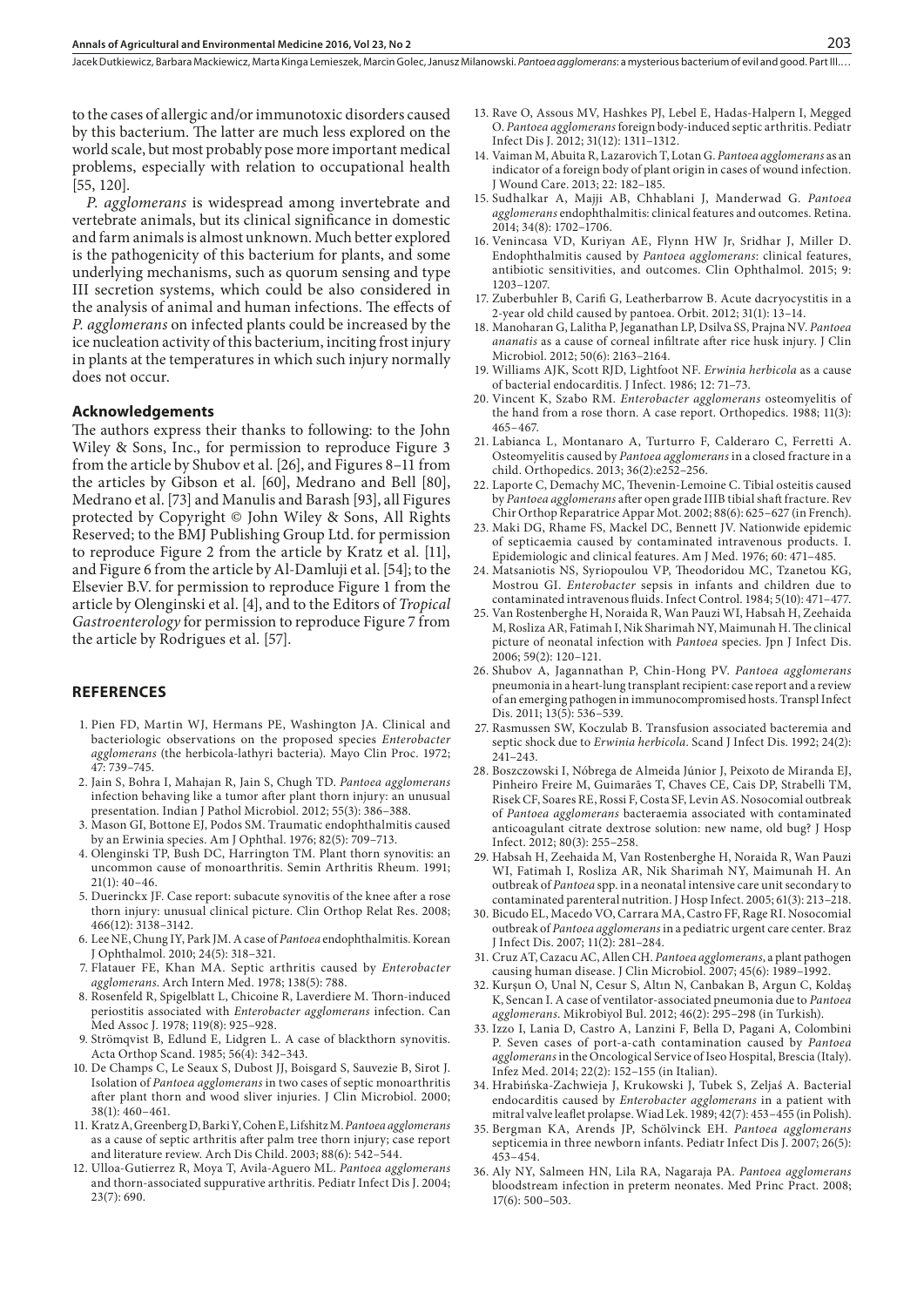- 37. Habhab W, Blake PG. *Pantoea* peritonitis: not just a "thorny" problem. Perit Dial Int. 2008; 28(4): 430.
- 38. Cheng A, Liu C-Y, Tsai H-Y, Hsu M-S, Yang C-J, Huang Y-T, Liao C-H, Hsueh P-R. Bacteremia caused by *Pantoea agglomerans* at a medical center in Taiwan, 2000–2010. J Microbiol Immunol Infection. 2013; 46: 187–194.
- 39. Cicchetti R, Iacobini M, Midulla F, Papoff P, Mancuso M, Moretti C. *Pantoea agglomerans* sepsis after rotavirus gastroenteritis. Pediatr Infect Dis J. 2006; 25(3): 280–281.
- 40. Christakis GB, Perlorentzou SP, Aslanidou M, Savva L, Zarkadis IK. Bacteremia caused by *Pantoea agglomerans* and *Enterococcus faecalis* in a patient with colon cancer. J BUON. 2007; 12(2): 287–290.
- 41. Liberto MC, Matera G, Puccio R, Lo Russo T, Colosimo E, Focà E. Six cases of sepsis caused by *Pantoea agglomerans* in a teaching hospital. New Microbiol. 2009; 32(1): 119–123.
- 42. Wang J, Fraser JF. An Intracranial Petri Dish? Formation of Abscess in Prior Large Stroke After Decompressive Hemicraniectomy. World Neurosurg. 2015; 84(5): 1495.e5–9.
- 43. Hischebeth GT, Kohlhof H, Wimmer MD, Randau TM, Bekeredjian-Ding I, Gravius S. Detection of *Pantoea agglomerans* in hip prosthetic infection by sonication of the removed prosthesis: the first reported case. Technol Health Care. 2013; 21(6): 613–618.
- 44. Seok S, Jang YJ, Lee SW, Kim HC, Ha GY. A case of bilateral endogenous *Pantoea agglomerans* endophthalmitis with interstitial lung disease. Korean J Ophthalmol. 2010; 24(4): 249–51.
- 45. Kletke SN, Brissette AR, Gale J. Endogenous bacterial endophthalmitis caused by *Pantoea* species: a case report. Can J Ophthalmol. 2014; 49(1): e1–2. doi: 10.1016/j.jcjo.2013.09.004.
- 46. Flores Popoca EO, Garcıa MM, Figueroa SR, Medellın AM, Trujillo HS, Rojas HVS, Durán NR. Clinical study: *Pantoea agglomerans* in immunodeficient patients with different respiratory symptoms. Scien World J 2012; 2012:156827, doi: 10.1100/2012/156827.
- 47. Lim PS, Chen SL, Tsai CY, Pai MA. *Pantoea* peritonitis in a patient receiving chronic ambulatory peritoneal dialysis. Nephrology. 2006; 11(2): 97–99.
- 48. Magnette C, Tintillier M, Horlait G, Cuvelier C, Pochet JM. Severe peritonitis due to *Pantoea agglomerans* in a CCPD patient. Perit Dial Int. 2008; 28(2): 207–208.
- 49. Ferrantino M, Navaneethan SD, Sloand JA. *Pantoea agglomerans*: an unusual inciting agent in peritonitis. Perit Dial Int. 2008; 28(4): 428–430.
- 50. Borràs M, Roig J, Garcia M, Fernández E. Adverse effects of pantoea peritonitis on peritoneal transport. Perit Dial Int. 2009; 29(2): 234–235.
- 51. Kazancioglu R, Buyukaydin B, Iraz M, Alay M, Erkoc R. An unusual cause of peritonitis in peritoneal dialysis patients: *Pantoea agglomerans*. J Infect Dev Ctries. 2014; 8(7): 919–922.
- 52. Naha K, Ramamoorthi, Prabhu M. Spontaneous septicaemia with multi-organ dysfunction – a new face for *Pantoe agglomerans*? Asian Pacific J Trop Med. 2012; 5(1): 83–84.
- 53. García-Pardo G, Martí N, Vidal F, Richart C. *Enterobacter agglomerans* pneumonia outside of the hospital in a previously health patient. Enferm Infecc Microbiol Clin. 1999; 17(1): 48 (in Spanish).
- 54. Al-Damluji S, Dickinson CM, Beck A. *Enterobacter agglomerans*: a new cause of primary pneumonia. Thorax. 1982; 37(11): 865–866.
- 55. Dutkiewicz J, Mackiewicz B, Lemieszek MK, Golec M, Skórska C, Góra-Florek A, Milanowski J. *Pantoea agglomerans*: a mysterious bacterium of evil and good. Part II. Deleterious effects: Dust-borne endotoxins and allergens – focus on grain dust, other agricultural dusts and wood dust. Ann Agric Environ Med. 2016; 23(1): 110–133.
- 56. Porter P, Wray CC. *Enterobacter agglomerans* spondylodiscitis: a possible, unrecognized complication of tetracycline therapy. Spine. 2000; 25(10): 1287–1289.
- 57. Rodrigues AL, Lima IK, Koury A Jr, de Sousa RM, Meguins LC. *Pantoea agglomerans* liver abscess in a resident of Brazilian Amazonia. Trop Gastroenterol. 2009; 30(3): 154–155.
- 58. Fullerton DG, Lwin AA, Lal S. *Pantoea agglomerans* liver abscess presenting with a painful thigh. Eur J Gastroenterol Hepatol. 2007; 19(5): 433–435.
- 59. Gonçalves MO, Coutinho-Filho WP, Pimenta FP, Pereira GA, Pereira JA, Mattos-Guaraldi AL, Hirata R Jr. Periodontal disease as reservoir for multi-resistant and hydrolytic enterobacterial species. Lett Appl Microbiol. 2007; 44(5): 488–494.
- 60. Gibson JA, Eaves LE, O'Sullivan BM. Equine abortion associated with *Enterobacter agglomerans*. Equine Vet J. 1982; 14(2): 122–125.
- 61. Hong CB, Donahue JM, Giles RC, Jr, Petrites-Murphy MB, Poonacha KB, Roberts AW, Smith BJ, Tramontin RR, Tuttle PA, Swerczek TW.

Etiology and pathology of equine placentitis. J Vet Diagn Invest. 1993; 5: 56–63.

- 62. Pomorski ZJH, Dutkiewicz J, Taszkun I, Woźniak M, Sitkowski W, Skórska C, Cholewa G. Studies on allergic conditioning of cattle pneumopathy, resulting from breathing in pneumoallergens comprised in organic dusts. Ann UMCS (Sectio DD). 1993; 48: 183–193 (in Polish).
- 63. Verdier-Metz I, Gagne G, Bornes S, Monsallier F, Veisseire P, Delbès-Paus C, Montel MC. Cow teat skin, a potential source of diverse microbial populations for cheese production. Appl Environ Microbiol. 2012; 78(2): 326–333.
- 64. Kisková J, Hrehová Z, Janiga M, Lukáň M, Haas M, Čuvalováa Z. Bacterial prevalence in the Dunnock (*Prunella modularis*) in subalpine habitats of the Western Carpathians, Slovak Republik. Ornis Fennica. 2012; 89: 34–43.
- 65. Hansen GH, Raa J, Olafsen JA. Isolation of *Enterobacter agglomerans* from dolphin fish, *Coryphaena hippurus* L. J Fish Dis. 1990; 13: 93–96.
- 66. Loch TP, Faisal M. Isolation of *Pantoea agglomerans* from brown trout (*Salmo trutta*) from Gilchrist Creek, Michigan, USA. Bull Europ Assoc Fish Pathol. 2007; 27(5): 200–204.
- 67. Carbajal-González MT, Fregeneda-Grandes JM, Suárez-Ramos S, Rodríguez Cadenas F, Aller-Gancedo JM. Bacterial skin flora variation and in vitro inhibitory activity against *Saprolegnia parasitica* in brown and rainbow trout. Dis Aquat Organ. 2011; 96(2): 125–135.
- 68. Walterson AM, Stavrinides J. *Pantoea*: insights into a highly versatile and diverse genus within the Enterobacteriaceae. FEMS Microbiol Rev. 2015; 39: 968–984.
- 69. Loncaric I, Heigl H, Licek E, Moosbeckhofer R, Busse H-J, Rosengarten R. Typing of *Pantoea agglomerans* isolated from colonies of honey bees (*Apis mellifera*) and culturability of selected strains from honey. Apidologie. 2009; 40: 40–54.
- 70. Lozo J, Berić T, Terzić-Vidojević A, Stanković S, Fira D, Stanisavljević L. Microbiota associated with pollen, bee bread, larvae and adults of solitary bee *Osmia cornuta* (Hymenoptera: Megachilidae). Bull Entomol Res. 2015; 105(4): 470–476.
- 71. Suen G, Scott JJ, Aylward FO, Adams SM, Tringe SG, Pinto-Toma´s AA, Foster CE, Pauly M, Weimer PJ, Barry KW, Goodwin LA, Bouffard P, Li11 L, Osterberger J, Harkins TT, Slater SC, Donohue TJ, Currie1 CR. An insect herbivore microbiome with high plant biomass-degrading capacity. PLoS Genet. 2010; 6(9): e1001129. doi: 10.1371/journal. pgen.1001129
- 72. Potrikus CJ, Breznak JA. Nitrogen-fixing *Enterobacter agglomerans* isolated from guts of wood-eating termites. Appl Environ Microbiol. 1977; 33(2): 392–399.
- 73. Medrano EG, Esquivel JF, Bell AA. Transmission of cotton seed and boll rotting bacteria by the southern green stink bug (*Nezara viridula* L.). J Appl Microbiol. 2007; 103(2): 436–444.
- 74. Wang S, Ghosh AK, Bongio N, Stebbings KA, Lampe DJ, Jacobs-Lorena M. Fighting malaria with engineered symbiotic bacteria from vector mosquitoes. Proc Natl Acad Sci U S A. 2012; 109(31): 12734–12739.
- 75. Dillon RJ, Vennard CT, Charnley AK. A note: gut bacteria produce components of a locust cohesion pheromone. J Appl Microbiol. 2002; 92(4): 759–763.
- 76. Dutkiewicz J. Studies on endotoxins of *Erwinia herbicola* and their biological activity. Zbl Bakt Hyg I Abt Orig A. 1976; 236: 487–508.
- 77. Vieira RHS, de Lima EA, Sousa DBR, dos Reis EF, Costa RG, Rodrigues DP. *Vibrio* spp. and *Salmonella* spp., presence and susceptibility in crabs *Ucides cordatus*. Rev Inst Med Trop S Paulo. 2004; 46(4): 179–182.
- 78. Kania G, Kłapeć T. Seasonal activity of millipedes (Diplopoda) their economic and medical significance. Ann Agric Environ Med. 2012; 19(4): 646–650.
- 79. Nadarasah G, Stavrinides J. Quantitative evaluation of the hostcolonizing capabilities of the enteric bacterium *Pantoea* using plant and insect hosts. Microbiology. 2014; 160: 602–615.
- 80. Medrano EG, Bell AA. Role of *Pantoea agglomerans* in opportunistic bacterial seed and boll rot of cotton (*Gossypium hirsutum*) grown in the field. J Appl Microbiol. 2007; 102(1): 134–143.
- 81. Dutta B, Barman AK, Srinivasan R, Avci U, Ullman DE, Langston DB, Gitaitis RD. Transmission of *Pantoea ananatis* and *P. agglomerans*, causal agents of center rot of onion (*Allium cepa*), by onion thrips (*Thrips tabaci*) through feces. Phytopathology. 2014; 104(8): 812–819.
- 82. Gvozdiak RI, Iakovleva LM. *Pantoea agglomerans* pathogen of *Elytrigia repens* and *Arrhenatherum elatius* diseases. Mikrobiol Z. 2007; 69(1): 61–67 (in Russian).
- 83. Madhukar B. Khetmalas, Arya K. Bal, Lisa D. Noble, John A. Gow. *Pantoea agglomerans* is the etiological agent for black spot necrosis on beach peas. Can J Microbiol. 1996, 42(12): 1252–1257.